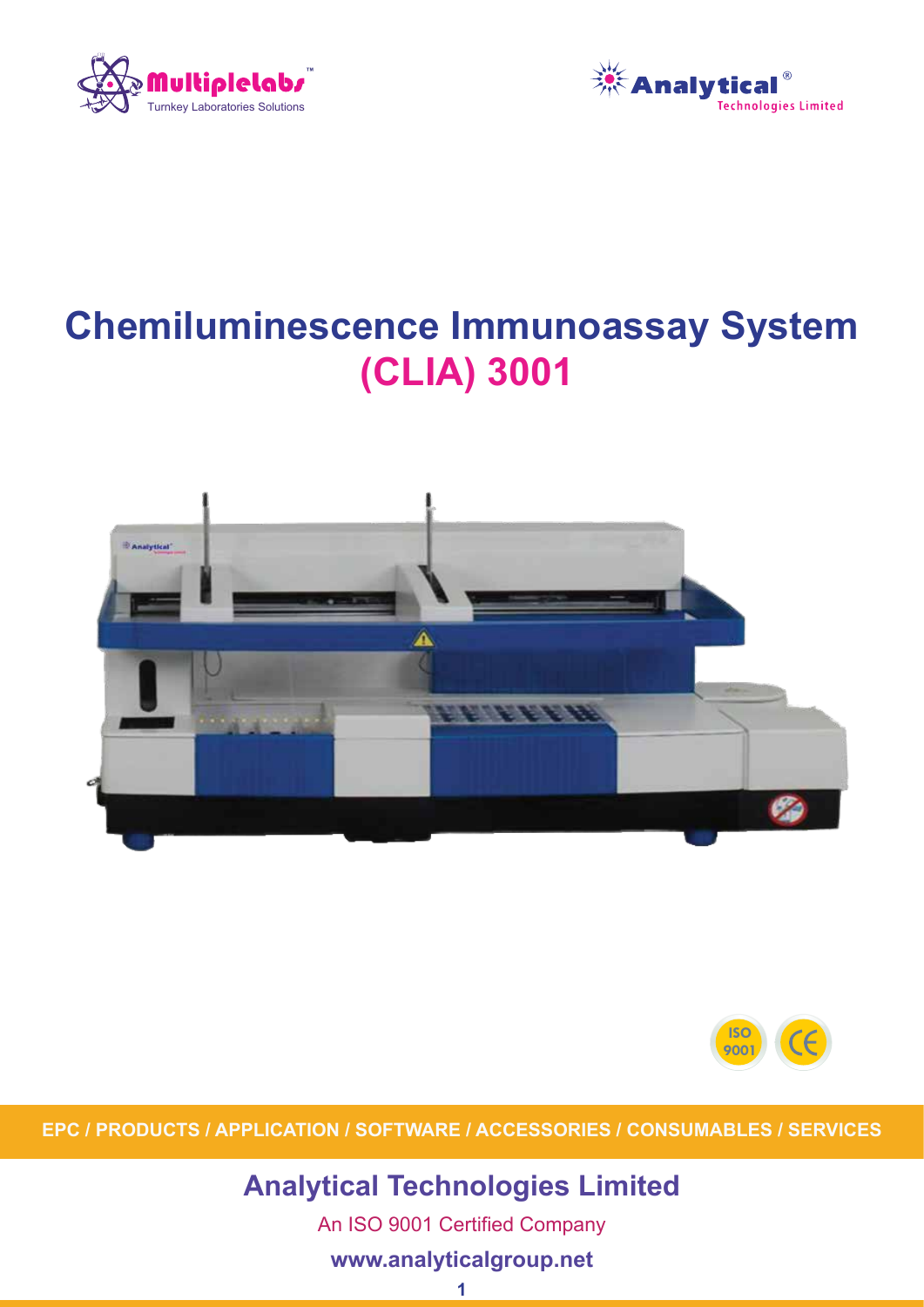

# **OUTSTANDING TECHNOLOGY**

#### **Chemiluminescence Immunoassay (CLIA) System**

CLIA uses two important technologies, one is label technology which determines reactive mode and the other is separation technology which determines the sensitivity, accuracy and precision of the reagents.

#### **Labeling Technology :**

Two types of labeling technologies are commonly used. One contains enzyme labels and other non-enzyme small molecule labels. Enzyme label reagents are not so stable and are easily affected by the change of storage conditions. Analytical system applies ABEI labels. ABEI is a small non enzyme molecule with special molecular formula to enhance stability in acid and alkaline buffer. As fast chemiluminescence, ABEI chemical reaction with sodium hydroxide (NaoH) and double oxygen water  $(H<sub>2</sub>O<sub>2</sub>)$  finishes the process in 3 seconds.

#### **Separation Technology :**

Analytical uses Nano Magnetic Micro beads. As separation technology, nano magnetic micro beads has been widely used in the field of CLIA. Compared with traditional separation technologies, it has four major advantages:

- 1. It helps in enlarging the reaction area o f antigens and antibodies to shorten the reaction time.
- 2. Better and faster capture of the antigens and antibodies to enhance the sensitivity.
- 3. As liquid separation platform, it mixes throughly with the reagents to significantly reduce inter - or intra - assay discrepancies.
- 4. Absorbs the antigens or antibodies through chemical reaction to enhance the accuracy.

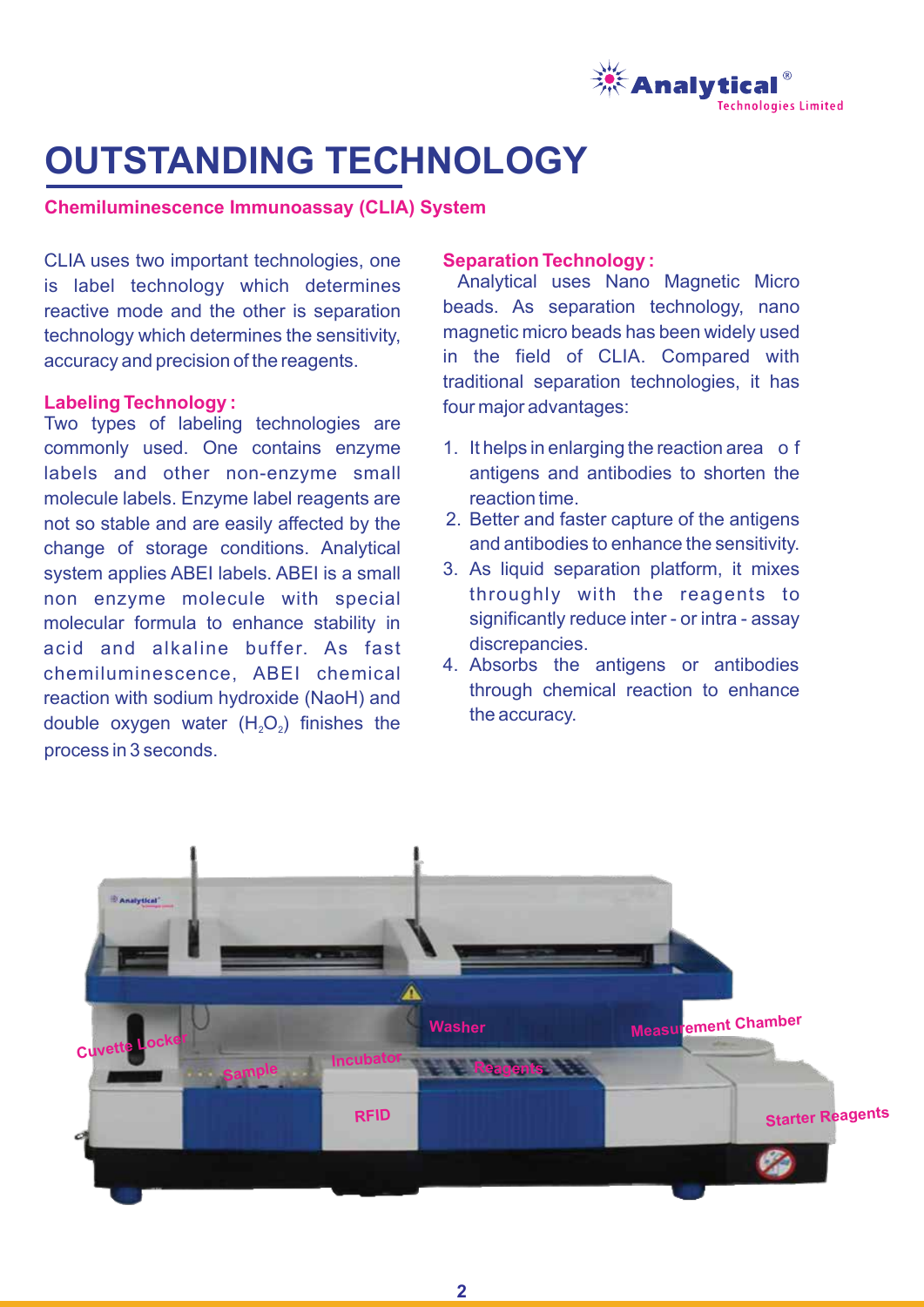

· Flash chemiluminescence ABEI label · Nano magnetic micro beads solid phase · Throughput : Maximum 120 tests / h  $\cdot$  Sample and reagent continuous loading  $\cdot$  On board capability : up to 144 samples · Random access or batch mode, STAT · 2-point calibration, stable for 4 weeks · 1 Titanium needle for sample and reagent · Refrigerated reagent area · On board capability : 15 analytes · Reagent recognition : RFID reader









#### **Pipetting Needle**

- ¨ 1 needle for reagent and sample
- Washed internally and externally
- Needle tip coated with Teflon
- Level sensor and clot detection
- ¨ Titanium needle for crashproof

#### **Sample Area**

- Up to 144 primary tubes
- continuous loading
- optional ratio for sample dilution
- auto dilution for high titer sample
- Random, batch and STAT function

#### **Reagent Area**

¨

- with independent power switch Reagent cooling  $(8-15^{\circ}\mathrm{C})$
- On board capability : 15 analytes
- Continuous loading of reagent integrals
- RFID tag, fast speed, high reliability
- Magnetic microbeads suspension system

### **Cuvette Leader**

**Continuous loading during testing**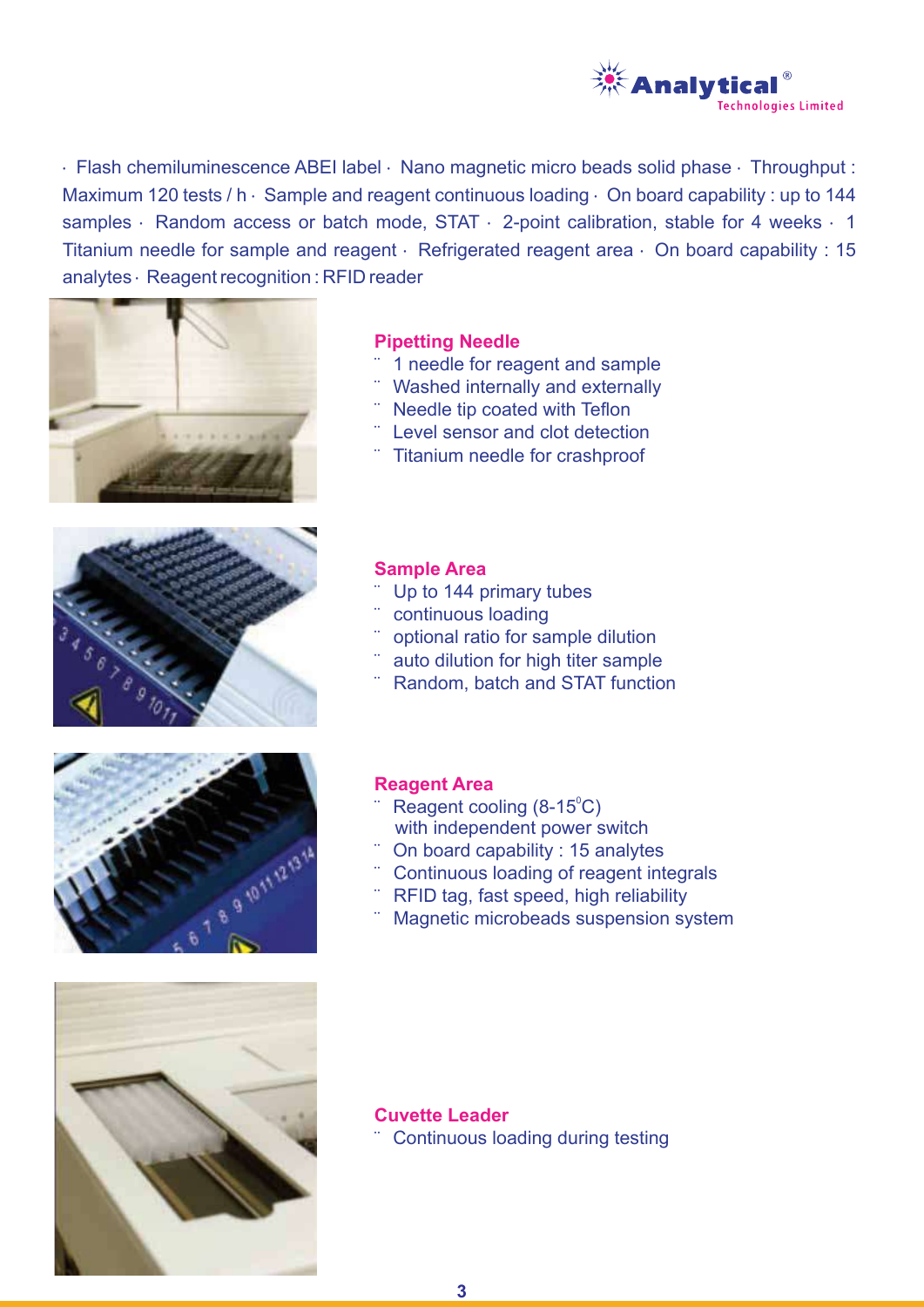



#### **Incubator**

 $\degree$  Incubate 16 places of cuvettes (96 tests) 37 $\mathrm{^oC}\pm 0.01\mathrm{^oC}$ 



#### **Washer Station**

- ¨ Ferromagnetic permanent magnet component for separation
- ¨ 3 pairs of washing needles anti-overflow



#### **Chamber Station**

- ¨ High sensitivity low noise photomultiplier tube
- ¨ 3 pairs of washing needles anti-overflow





#### **Software**

- ¨ calibrator, control, BGW and light check Complete software for operation of testing sample,
- Intelligent alarm function

#### **Reagent Kit**

- ¨ Integrated reagent kit, ready to use
- ¨ adding and updating new assay RFID tag stored all information of reagent easy and fast for
- 2-point calibration adjust master curve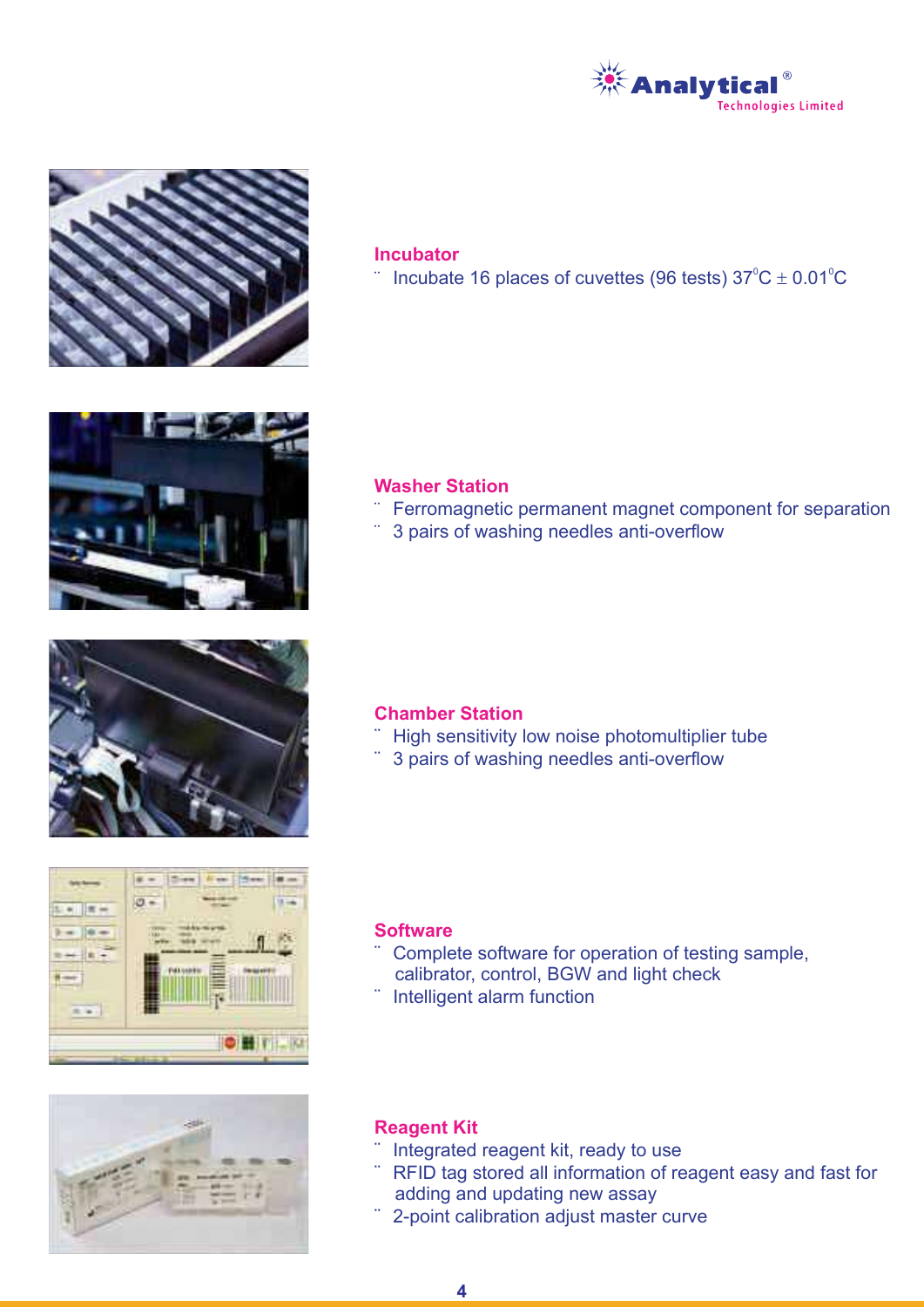## **Consumables**





#### **Reaction Module**

¨ Disposable plastic module with 5 cavities for 6 tests where th reaction and dilution happen



#### **Starter 1 + 2**

¨ Starter 1 and starter 2 used for each test to generate the chemiluminescence signal



#### **Light Check**

¨ A system test checking the dispensing performance of analyzer



#### **Wash / system Liquid**

¨ Concentrated liquid in bottles used to wash the pipetting needles and microbeads



#### **Waste Bag**

¨ Plastic bag to contain the used reaction modules to prevent contamination and protect environment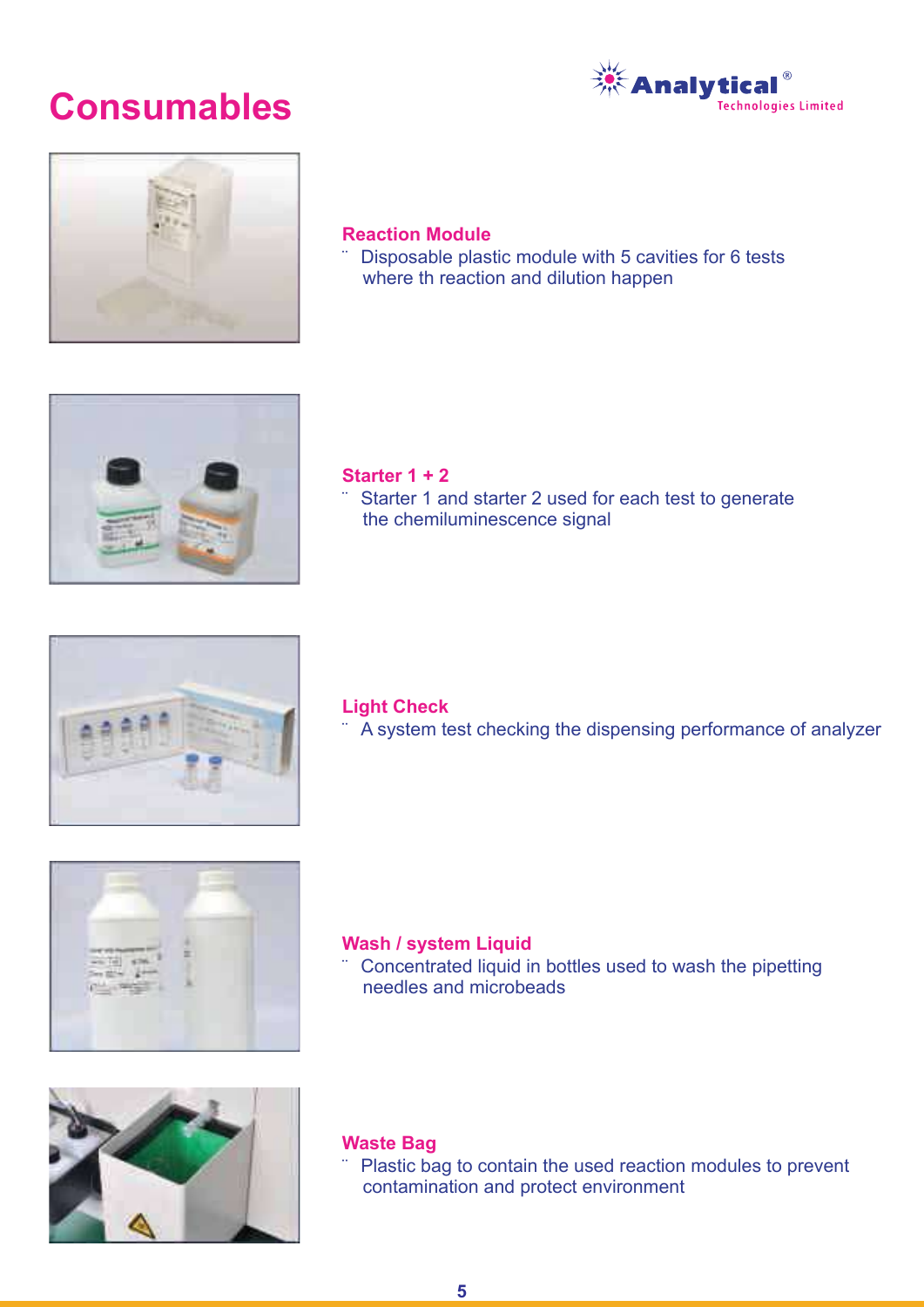# **Test Menu**

**CRP** 



| <b>TUMOR MAKERS</b>                          | <b>FERTILITY</b>         | <b>THYROID</b>            | <b>TORCH</b>            |
|----------------------------------------------|--------------------------|---------------------------|-------------------------|
| <b>AFP</b>                                   | <b>FSH</b>               | <b>TSH</b>                | <b>Toxo IgG</b>         |
| <b>CEA</b>                                   | LH                       | T <sub>3</sub>            | <b>Toxo IgM</b>         |
| Ferritin                                     | Prolactin                | T <sub>4</sub>            | Rubelia IgG             |
| <b>TPA</b>                                   | <b>Estradiol</b>         | Free T <sub>3</sub>       | Rubelia IgM             |
| <b>PAP</b>                                   | Progesterone             | Free T4                   | <b>CMV IgG</b>          |
| <b>PSA</b>                                   | <b>Testosterone</b>      | <b>Reverse T3</b>         | CMV IgM                 |
| F-PSA                                        | <b>Free Testosterone</b> | <b>TG</b>                 | <b>HSV-1/2 IgG</b>      |
| <b>CA 125</b>                                | $HCG/B-HCG$              | <b>TGA</b>                | HSV-2 IgM               |
| CA 15-3                                      | Free $\beta$ -HCG        | <b>TMA</b>                |                         |
| CA 19-9                                      | FE <sub>3</sub>          | <b>TRAb</b>               | <b>EBV</b>              |
| <b>CA50</b>                                  | PAPP-A                   | Anti-TPO                  | <b>EBV EA IgA</b>       |
| CYFRA 21-1                                   | <b>DHEA-S</b>            |                           | <b>EBV EA IgG</b>       |
| <b>CA 242</b>                                |                          | <b>HEPATITIS</b>          | <b>EBV NA IgG</b>       |
| CA72-4                                       | <b>GLYCO METABOLISM</b>  | <b>HbsAg</b>              | <b>EBV VCA IgA</b>      |
| <b>NSE</b>                                   | C-Peptide                | <b>HbsAb</b>              | <b>EBV VAC IgG</b>      |
| Sangtec 100                                  | <b>Insulin</b>           | <b>HbeAg</b>              | <b>EBV EA IgM</b>       |
| <b>SCCA</b>                                  | Pro Insulin              | <b>HbeAb</b>              |                         |
| Pepsinogen I                                 | <b>IAA</b>               | <b>HbcAb</b>              | <b>IMMUNOGLOBIN</b>     |
| Pepsinogen II                                | GAD65                    | <b>HCV IgG</b>            | <b>IgG</b>              |
|                                              | IGF-1                    |                           | lgM                     |
| <b>CARDIAC</b>                               |                          | <b>PRENATAL SCREENING</b> | IgE                     |
| <b>Troponin I</b>                            | <b>HEPATIC FIBROSIS</b>  | <b>AFP</b>                | IgA                     |
| Myoglobin                                    | <b>Hyaluronic Acid</b>   | Free $\beta$ -HCG         |                         |
| <b>CK-MB</b>                                 | PIIIP N-P                | PAPP-A                    | <b>BONE METABOLISM</b>  |
| AI                                           | <b>Collagen IV</b>       | FE <sub>3</sub>           | <b>BGP.</b> Osteocalcin |
| All                                          | Laminin                  | $HGG/B-HCG$               | Calcitonin              |
| NT- proBNP                                   | CG, Glycocholic Acid     |                           | <b>PTH</b>              |
| Aldosterone                                  |                          | <b>ANEMIA</b>             |                         |
|                                              | <b>OTHERS</b>            | Ferritin                  |                         |
| <b>DRUG MONITORING</b>                       | <b>GH</b>                | <b>FA</b>                 |                         |
| <b>Digoxin</b>                               | Cortisol                 | $VB_{12}$                 |                         |
| <b>Cyclosporine A</b>                        | <b>ACTH</b>              |                           |                         |
| <b>FK 506</b>                                |                          | <b>KIDNEY FUNCTION</b>    |                         |
|                                              |                          | $\beta_2$ -MG             |                         |
| <b>INFLAMMATION MONITORING</b><br><b>PCT</b> |                          | H-ALB                     |                         |

**6**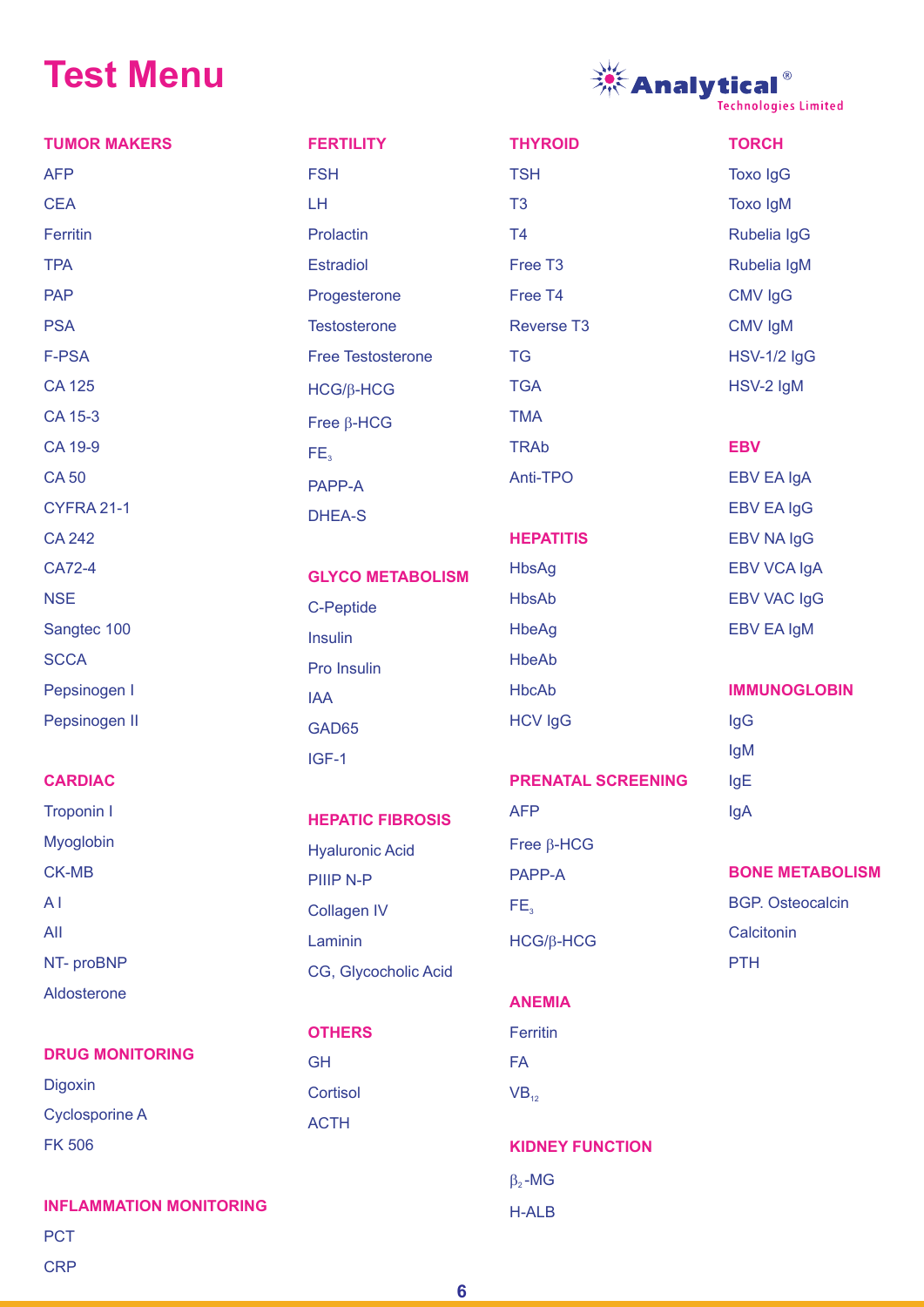

# **SYSTEM FEATURES**

#### **Principle of Luminescence**

- · Non-enzyme involved flash chemiluminescence, long stability of reagents.
- · ABEI label, very stable in acid and alkaline buffers.
- $\cdot$  Starter reagents consists of NaOH and H<sub>2</sub>O<sub>2</sub>, not affected by storage conditions.

#### **Main Features**

- · Throughput :, up to 120 tests/h
- · 24 hours ready to use
- · Time to first result : 17 minutes

#### **Modes of Operation**

· Random, Batch and STAT function

#### **Sample Loading**

- · up to 144 primary tubes
- · Continuous loading, STAT available
- · analyzer auto numbered
- · Lis connection

#### **Reagent Loading**

- · 15 reagents on board
- · Continuous loading
- · RFID read all info of reagents
- · Refrigerated reagent area

#### **Reagent Features**

- · Integrated kit, ready to use, no pretreatment required
- · Integrated kit include calibrator
- · use superparamagnetic microbeads
- · RFID tag stored all info of reagent
- · RFID tag with built in master curve
- · 2-point calibration to adjust master curve
- · calibration stability : max 4 weeks

### **Other Features**

- · Clot detection
- **A Monitor for liquid level of reagent**
- **A** Optional ration for sample dilution
- · Auto dilution for high titer sample
- $\cdot$  Constant 37<sup>o</sup>C incubation
- $\cdot$  15-30°C room working temperature

#### **Interconnection**

- · Connection to LIS via COM or network card
- · Direct operation on LIS system to test

#### **Dimensions / Weight**

· 133 x 66 x 63 cm, 90 kg